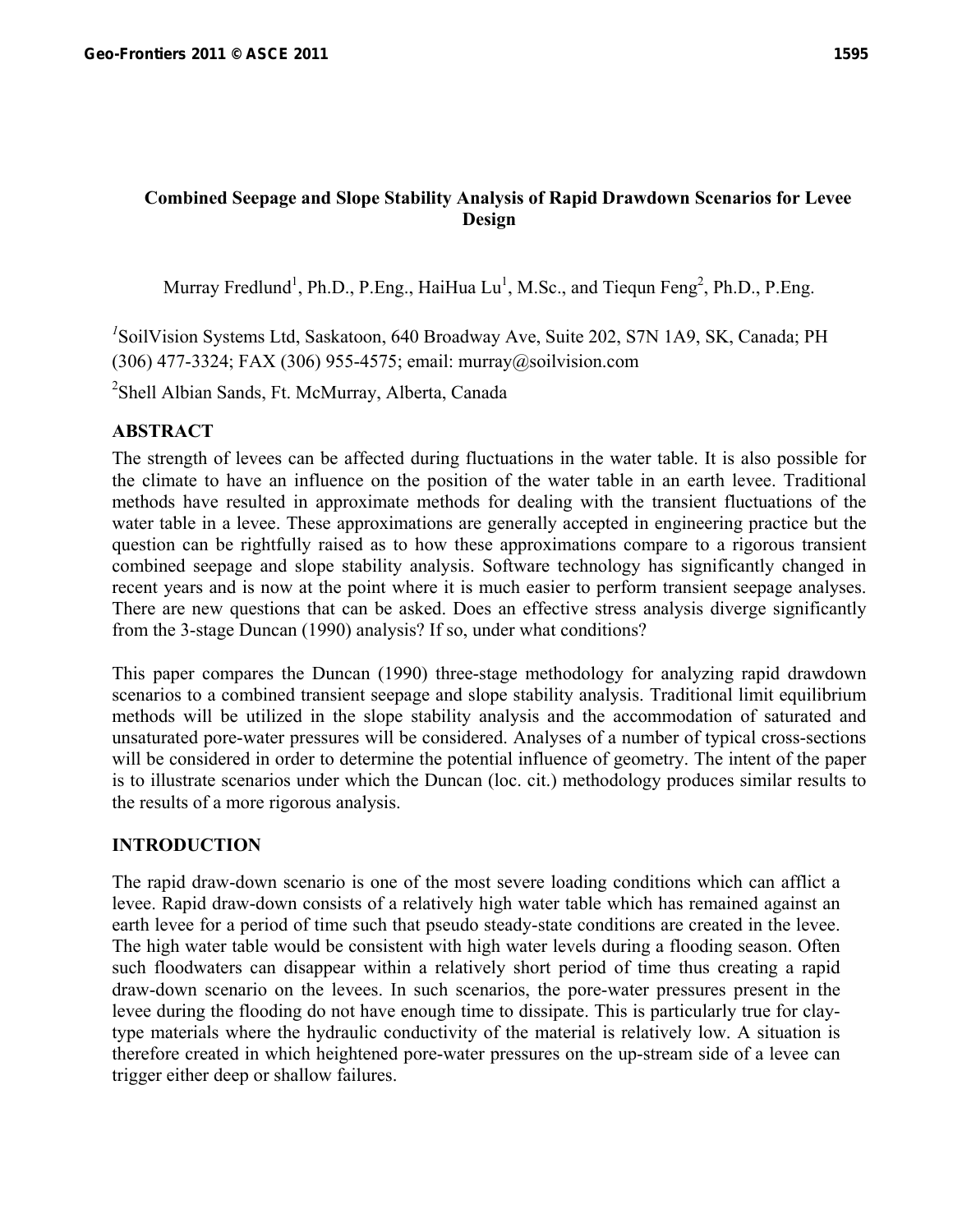Such rapid draw-down scenarios can be analyzed by either a i) total stress or ii) an effective stress analysis. Traditionally, the total stress analysis has been utilized as it is easier to implement in practice. However, the fundamentals of the interplay between effective stresses and pore-water pressures are not represented in a total stress analysis. Therefore, the limitation associated with a total stress analysis is related to the fundamental behavior of soil as failure conditions are approached. The total stress analysis may lead to a more conservative design which may result in considerably higher construction costs. This paper explores a comparison between the total stress and effective stress methodologies for typical material types. The potential differences between the two methodologies for deep and shallow slides are examined and the opportunity to optimize designs using an effective stress analysis is examined.

# **BACKGROUND**

The USACE (2003) slope stability engineering design manual divides earth embankments and levees into two categories:

- 1. Free draining soils
- 2. Low permeability soils

In the case of free draining soils the design procedure that is recommended is an effective stress analysis where the initial and final pore-water pressure levels are determined from a steady-state analysis where the initial and final conditions of the water table are determined using two separate steady-state seepage analysis.

For low permeability soils, the design manual recommends a three-stage approach which uses a combination of effective strength results and consolidated-undrained (total) strength results to estimate a worst-case scenario that represents a conservative design. The three-stage approach represents a methodology based partly on a total stress analysis as a limiting condition.

The three-stage procedure has evolved from first version called the Lowe and Karafiath (1959) method and later to the USACE (1970) method. Duncan et al. (1990) reviewed both of these methods and suggested an alternative three-stage analysis procedure.

The Duncan et al (1990) total stress approach provides an easy methodology for the analysis of rapid draw-down conditions in an earth dam or levee structure. However, it is subject to the following limitations:

- 1. The time over which rapid drawdown occurs is not accounted for in the procedure,
- 2. The method assumes that a consolidated-undrained laboratory test represents the limiting condition along the entire critical slip surface. A single value of undrained shear strength is not appropriate along the entire slip surface (Kerkes, et al., 2003),
- 3. The determination of an appropriate value for the undrained shear strength value for the analysis can be complicated (Kerkes, et al., 2003),
- 4. The location of the critical slip surface is assumed to be deep and to not change location during the rapid drawdown sequence.

Given that the Duncan et al. (1990) total stress approach is applied to the engineering design of earth levees it would seem important to more clearly understand the performance of the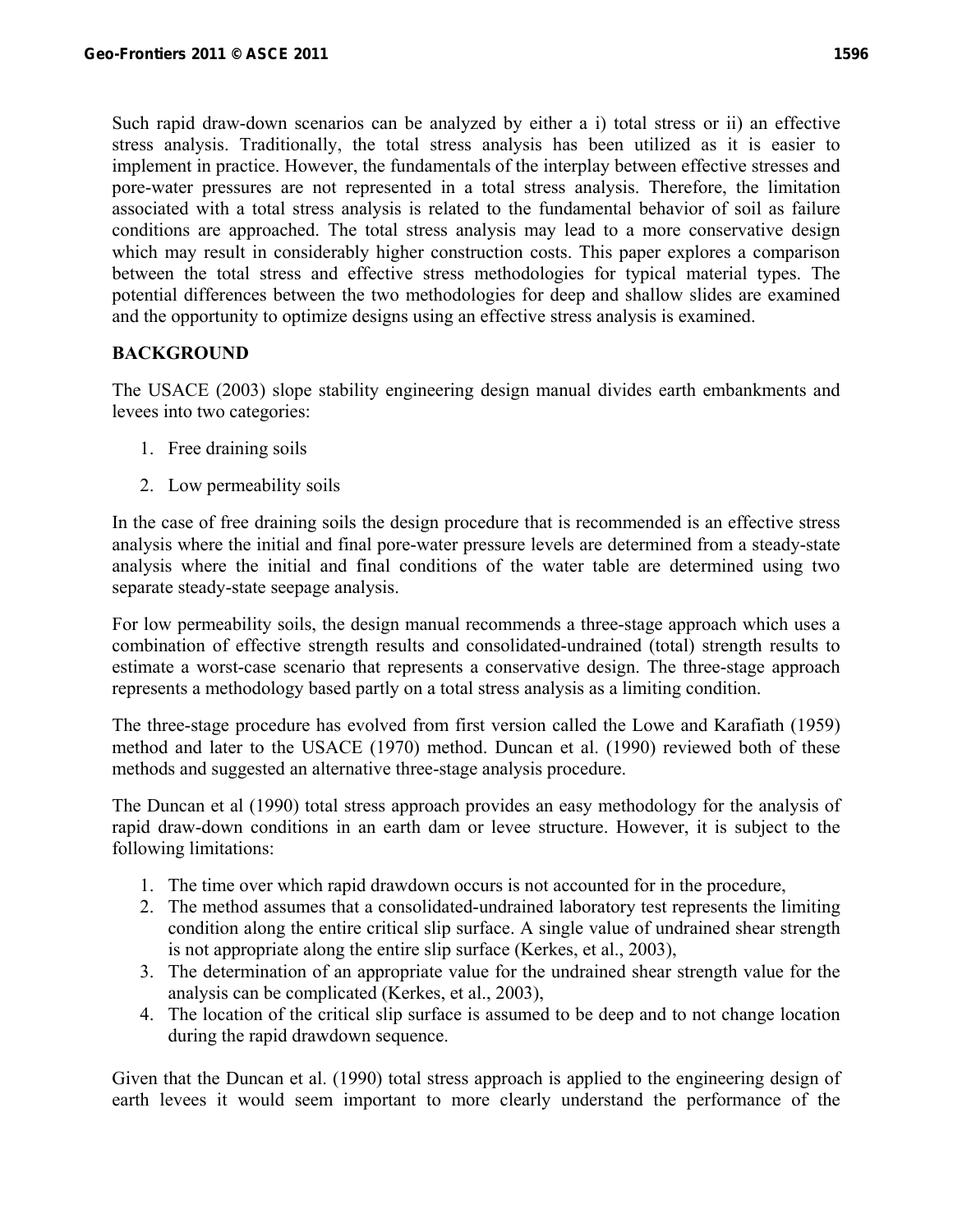empirical total stress methodology under differing material conditions. It is worthy of note that the Duncan et al. (loc. cit.) approach was conceived and designed in a time when a geotechnical engineers did not have access to software tools required in order to perform a transient saturated/unsaturated seepage analysis.

## **METHODOLOGY**

The methodology used for the present analysis is to perform a series of analysis which perform a rapid draw-down analysis using both the Duncan et al. (1990) 3-stage approach and an effective stress approach. In order to first prove the correctness of the implementation of the Duncan et al. (1990) method a few benchmarks are first presented. The comparison will then proceed to compare the more complex examples originally presented by Duncan. So the general steps are as follows:

- 1. Benchmark the Duncan method,
- 2. Pilarcitos comparison,
- 3. Walter Bouldin comparison.

It should be noted that there are a significant number of input variables which can influence the outcome of the analysis. Some of the variables include:

- Slip surface location (deep / shallow)
- Stress state approach (effective stress / total stress)
- Saturated / unsaturated shear strength conditions
- Variance in seepage or stress deformation material properties
- Variance in the slope angle
- Variance in material heterogeneity
- Variations in slope stability calculation methodology (i.e., Spencer, Morgenstern-Price, GLE, etc.)

For the sake of simplicity, the present analysis will focus on: i) comparison between effective and total stress approaches, and ii) variances in material properties.

The SVSLOPE*® /* SVFLUX*™* software (SoilVision Systems Ltd., 2010) are used for the analyses of both the 3-stage methodology and the effective stress combined seepage / slope stability analysis. The effective stress analysis methodology involves two primary steps. First the rapid drawdown scenario is solved in a seepage model using appropriate draw-down boundary conditions. The pore-water pressures are started from steady-state conditions with the reservoir at the maximum elevation. Pore-water conditions are saved at regular intervals. The pore-water pressures are then input into a slope stability analysis and the factor of safety is computed at each saved time-step. The pore-water pressures as well as the external load resulting from the reservoir at its current level are considered in the analysis.

Unsaturated soil conditions are present above the water table in a levee analysis but will not be considered in this comparison. Unsaturated shear strength properties will have the effect of raising the calculated factors of safety.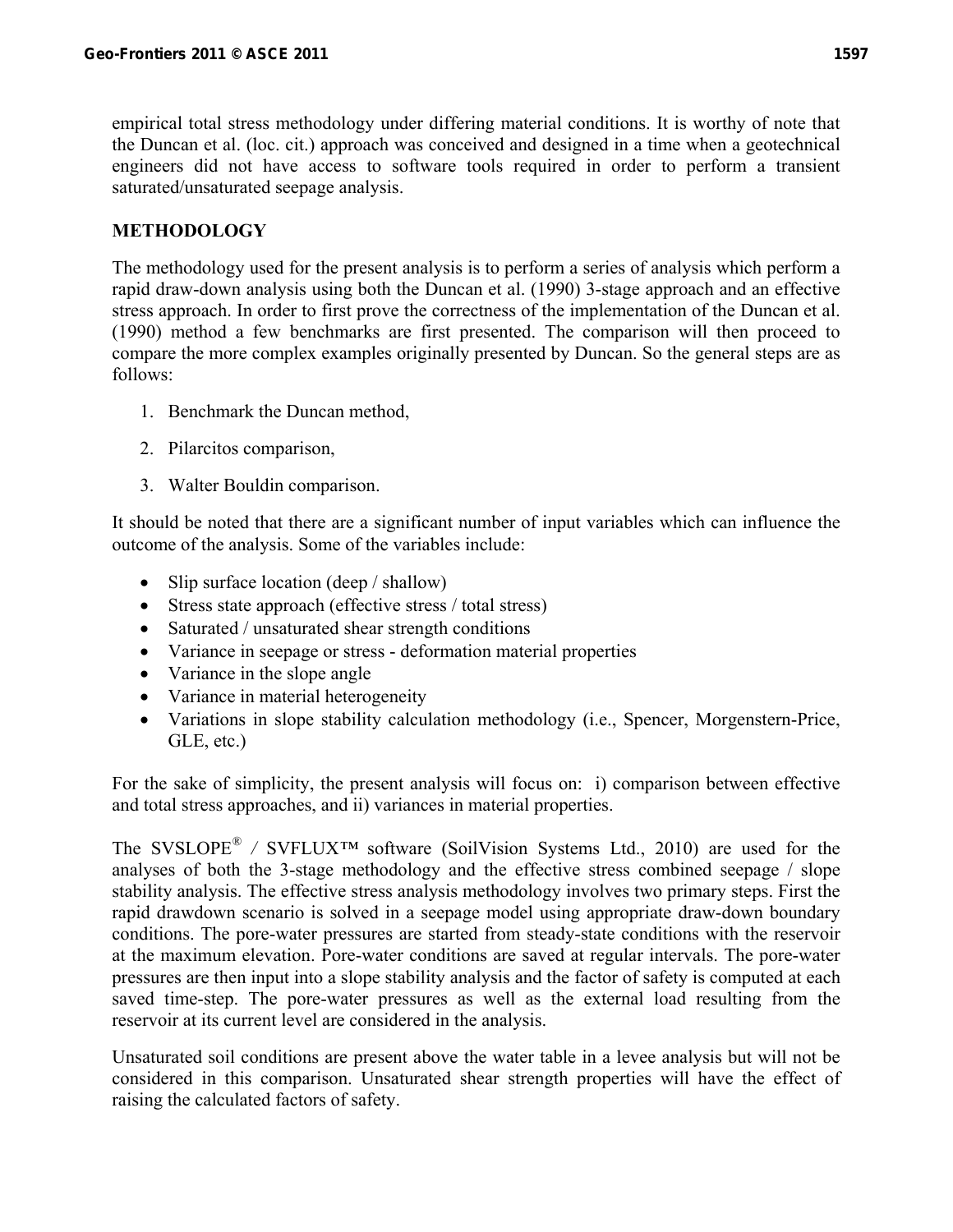It should be noted that in the reasonable operation of an earth structure there may be fluctuations in the water table and arguably the groundwater table may not truly be at steady-state conditions. It is assumed for the course of this paper that steady-state conditions are present at the start of the analysis.

It is noted that the Duncan 3-stage approach attempts to accommodate the potential influence of consolidated-undrained behavior in the soil. The present analysis does not consider fully coupled unsaturated consolidation behavior in the effective stress analysis during rapid draw-down. The current study focuses on the changing of pore-water pressures in the levee in an uncoupled fashion. While it is recognized that fully coupled analysis may lead to small changes in stressstate (as opposed to an uncoupled analysis), it is the feeling of the authors that the coupling influence is a secondary influence and not likely as influential as the changing of pore-water pressures in an uncoupled way. It should also be noted that the present analysis is focused on limit-state failure conditions and does not consider deformations.

### **PILARCITOS DAM BENCHMARK**

Two examples from the original Duncan et al. (1990) paper are presented for the sake of comparisons in this paper.

The Pilarcitos Dam is a homogeneous rolled earth-fill embankment. The slope failure occurred after the water level was lowered from elevation of 692 to elevation of 657 between Oct. 07 and Nov. 19, 1969.



**Figure 1 Location of the critical slip surface for the Pilarcitos Dam (Army Corps method #2)**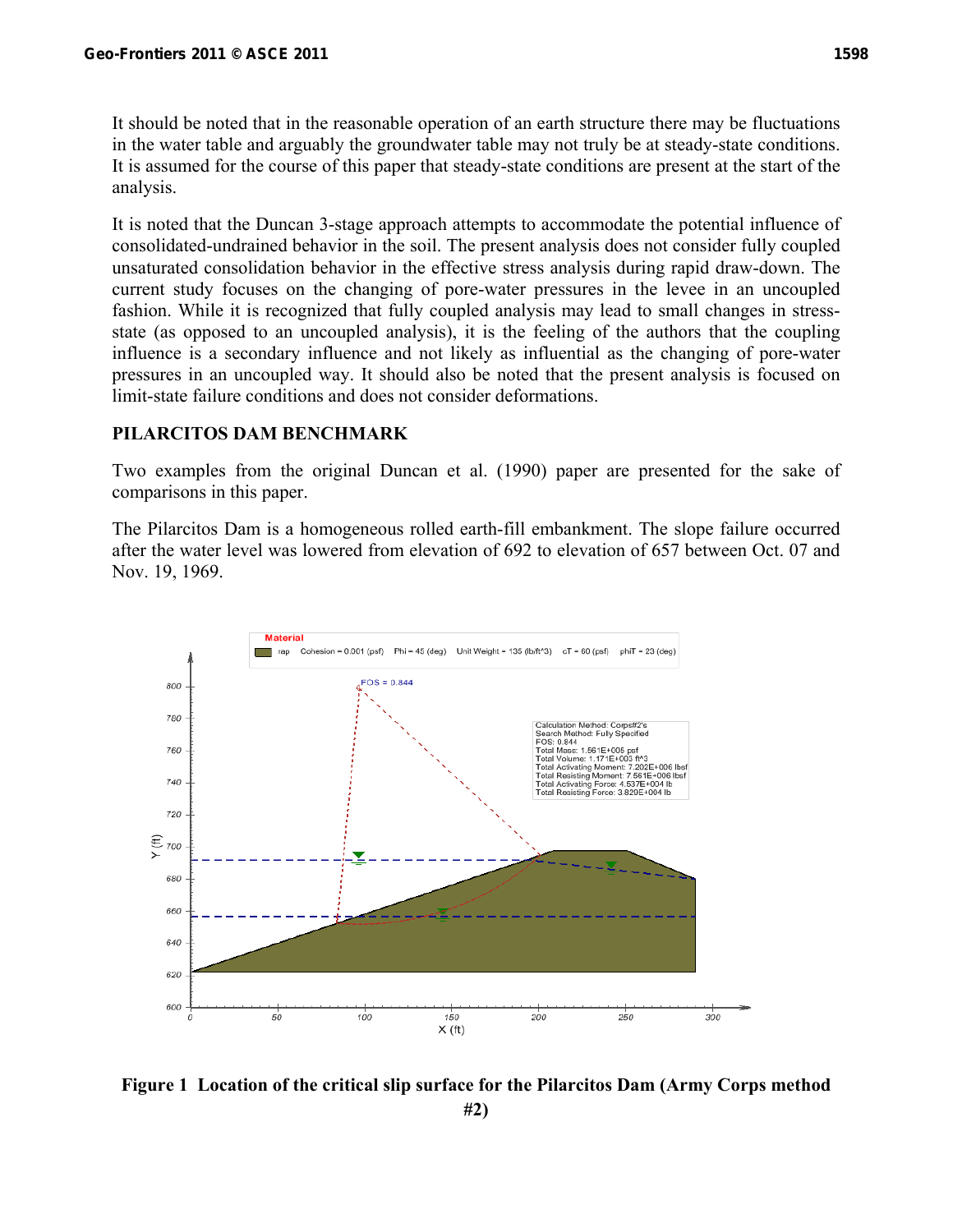The comparison of the values calculated by the software to values published by Duncan is reasonable. The slip surface in the original paper is specified so any difference must be accounted for in the calculations. Further comparisons with other commercial software packages resulted in differences between 1-3% for methods such as Bishop and Spencer which is reasonable for this type of comparison.

**Table 1 Comparison of software FOS calculations with Duncan et al. (1990) for Pilarcitos dam** 

|                      | Corps $#2$ | Lowe-<br>Karafiath |
|----------------------|------------|--------------------|
| Duncan et al. (1990) | 0.82       | 1.05               |
| <b>SVSLOPE</b>       | 0.844      | 0.967              |
| Difference           | $2.9\%$    | $-7.9\%$           |

# **WALTER BOULDIN BENCHMARK**

Walter Bouldin Dam is a rolled earthfill embankment. The dam is about 60 feet high, sitting on 80 feet of clayey sand and gravel. Overlying the gravel are a layer of cretaceous clay, a zone of micaceous silt, and a clayey silty sand layer that covers the slope.

During a rapid drawdown of 32 feet in 5.5 hours the Walter Bouldin Dam failed on February 10, 1975.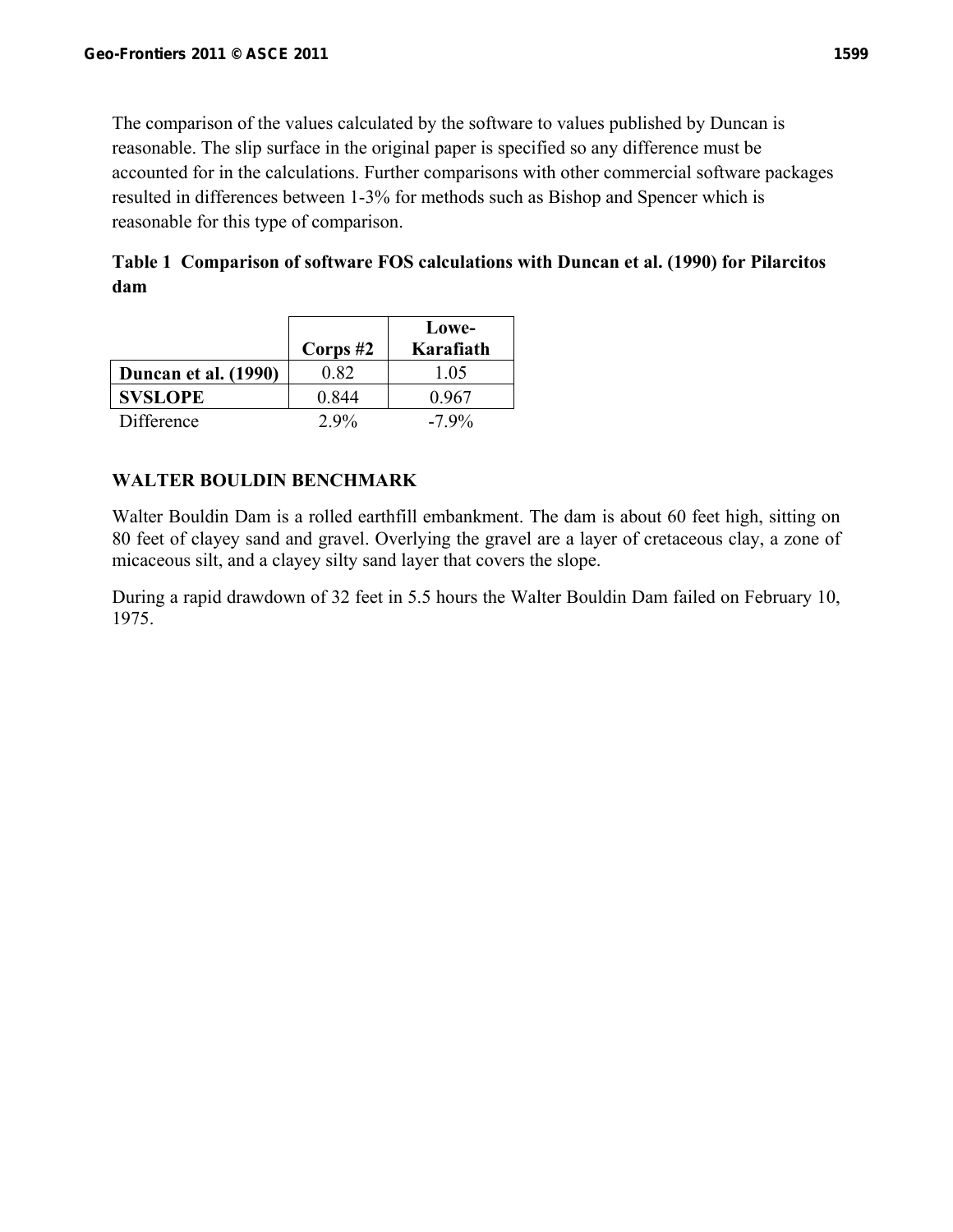

**Figure 2 Results of Corps of Engineers #2 method in the software** 

The results of the benchmark yield differences between +9.2% to -5.0% for the Corps of Engineers #2 method and the Lowe-Karafiath method (Table 2). Further comparisons between SVSLOPE and other commercial software packages (for the 3-stage method) resulted in differences of less than 2.3% for the Bishop and Spencer methods. These differences can be considered reasonable and confirm the validity of the implementation of the 3-Stage Duncan methodology.

|  | Table 2 Comparison of calculated FOS values to Duncan et al. (1990) |  |  |  |  |
|--|---------------------------------------------------------------------|--|--|--|--|
|--|---------------------------------------------------------------------|--|--|--|--|

|                      | Corps $#2$ | Lowe-<br>Karafiath |
|----------------------|------------|--------------------|
| Duncan et al. (1990) | 0 93       | 109                |
| <b>SVSLOPE</b>       | 1.016      | 1.036              |
| Difference           | $9.2\%$    | $-5.0\%$           |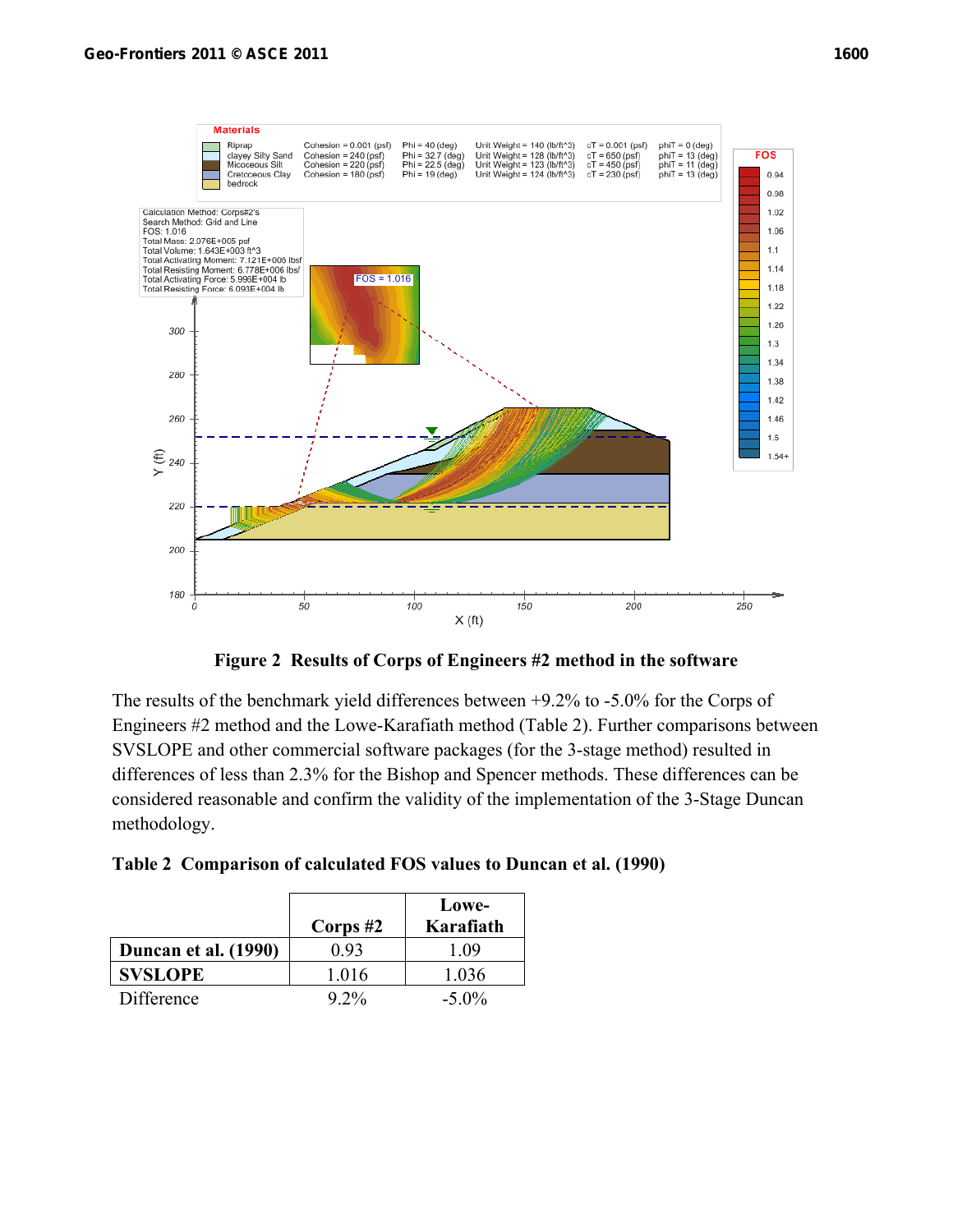#### **PILARCITOS DAM EFFECTIVE STRESS ANALYSIS**

In this section the Pilarcitos benchmark which was originally analyzed with the Duncan threestage procedure will be re-analyzed using an effective stress approach. This comparison must be considered approximate at best since performing an effective stress analysis requires hydraulic properties of the dam. No hydraulic properties are available in the original publication. Therefore hydraulic properties will be assumed based on averages for a silty sandy material in the SoilVision database. In this particular example the water was drawn down from an elevation of 692 to an elevation of 657 at a rate of 1.7 feet per day. The dewatering process will then be run first in the seepage finite element model. The upstream boundary condition was represented as a Head Data Review boundary condition in SVFlux. Then the slope stability will be analyzed based on the pore water pressures developed at specific time steps.



### **Figure 3 Plot of Factor of Safety vs. time for the Pilarcitos example (Spencer method)**

It can be seen from Figure 3 that there is reasonable agreement between the final computed factor of safety from the effective stress method (FOS:Lowe-Karafiath=1.033) and the 3-stage approach (FOS: Lowe-Karafiath=1.05) shown in Table 1. It is also interesting to note that the results are relatively insensitive to the saturated hydraulic conductivity. The extent to which the methods agree will require further investigation.

## **WALTER BOULDIN EFFECTIVE STRESS ANALYSIS**

The Walter Bouldin benchmark (Figure 4) is re-analyzed using an effective stress analysis in this section. This particular example was selected because of the complex geometry presented in the analysis. It must be noted that hydraulic properties are not available for this example and must be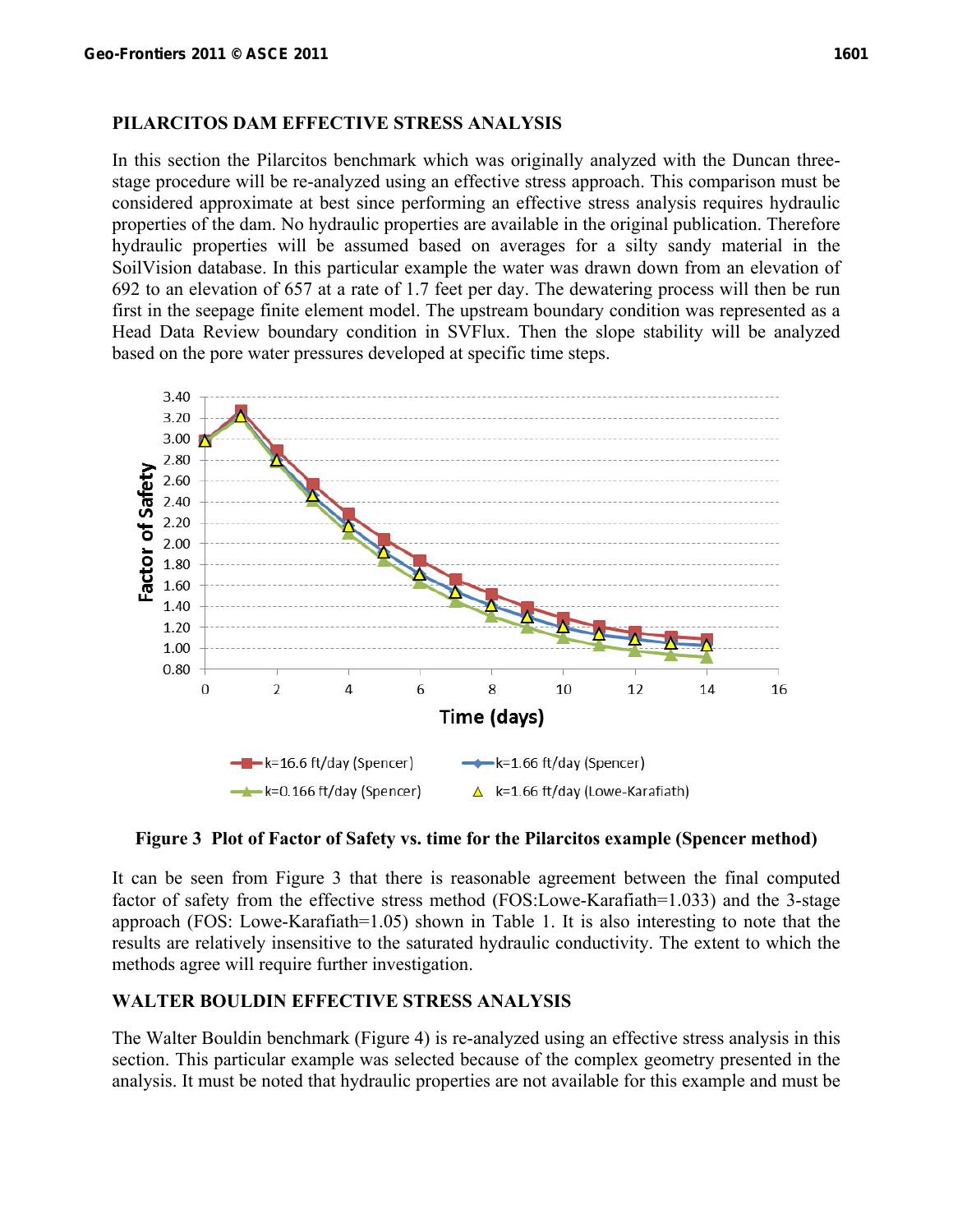assumed. Therefore the following hydraulic properties are assumed for each region in the numerical model. Unsaturated soil properties were not considered in this model at this time.



**Figure 4 Regions and hydraulic properties used for the effective stress analysis** 

The model is then first analyzed as a seepage finite element analysis in which the effects of rapid drawdown on the pore water pressures can be quantified. The pore water pressures at each selected time step were then transferred to the stability program which calculated the change in the factor of safety influenced by the changes in pore water pressures. This resulted in the factor of safety versus time plot shown in Figure 5.

It can be seen in Figure 5 that the factor of safety rapidly falls below 1.0 with the original selected hydraulic conductivities (after approx. 2 hrs). Upon further examination of the model it was found that this was because of the high pore-water pressures which are retained in the earth structure after the lowering of the reservoir level. Therefore the hydraulic conductivity of the Clayey Silty Sand material and then later the Cretaceous Clay material were each raised by one order of magnitude. The influence of raising the hydraulic conductivity of the Clayey Silty Sand layer is less significant than the influence of the Cretaceous Clay layer hydraulic conductivity increase. This is because allowing the Cretaceous Clay layer to drain greatly reduces the retained pore-water pressures in the earth dam. Therefore the stability of the earth dam under rapid drawdown is increased.

The Walter Bouldin benchmark highlights the subtleties which may be present in a multi-layer system. If there are multiple layers in an earth dam then the impact of rapid draw-down can vary significantly based on the hydraulic conductivity of the individual layers. A coupled effective stress analysis can provide added insight into the performance of such an earth structure.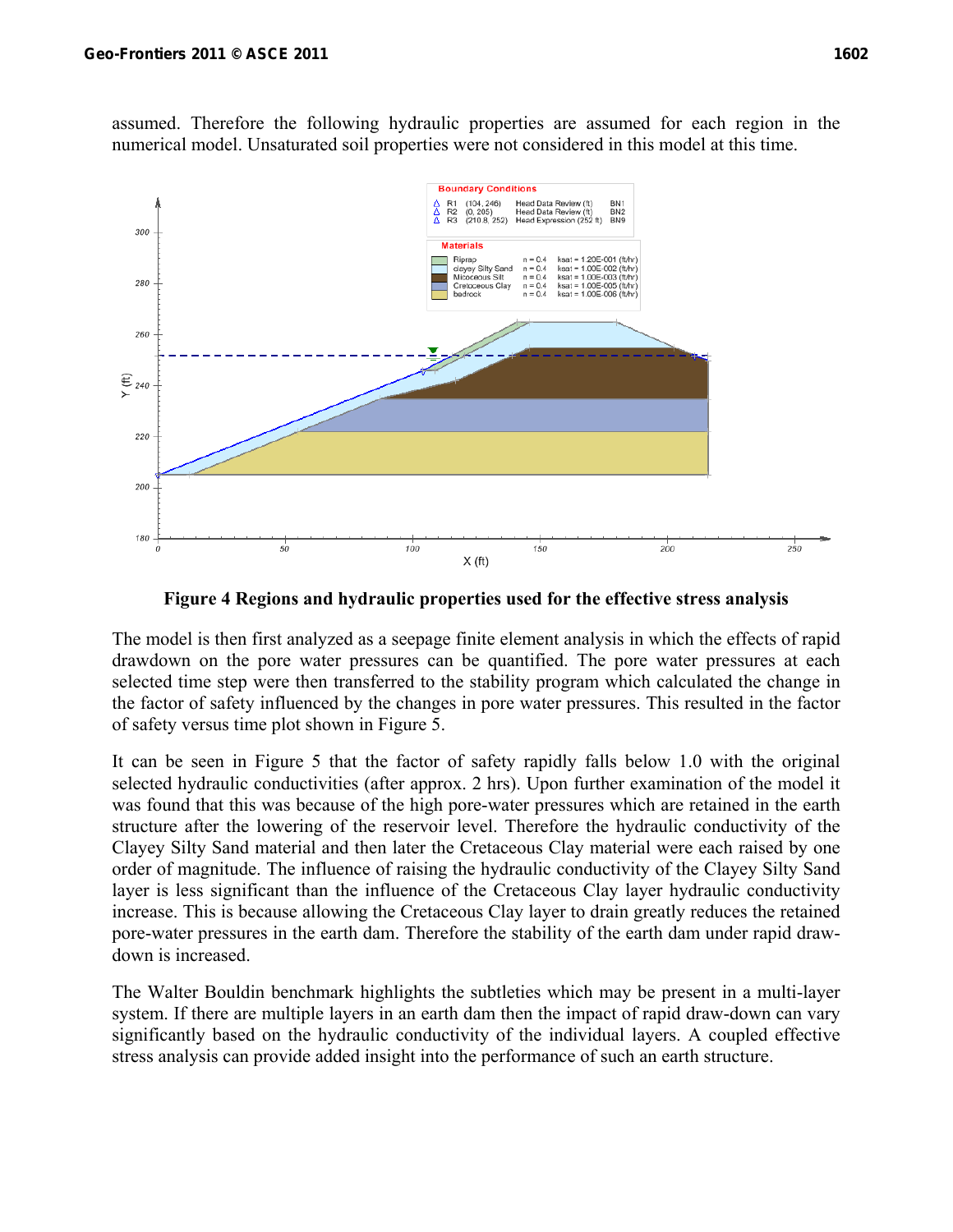1.70

1.60

1.50

1.40 1.30 1.20

1.10 1.00

0.90 0.80 0.70

 $\overline{0}$ 

 $\mathbf{1}$ 

Factor of Safety



**← Original Properties** - Clayey Silty Sand +1 OOM -Cretoceous Clay +1 OOM

3

Time (hrs)

4

5

6

 $\overline{2}$ 

**Figure 5 Variance in FOS for various region hydraulic conductivities** 

### **CONCLUSION**

The analyses presented in this paper show that there are differences between a total stress and an effective stress analysis. The primary difference is related to consideration of transient porewater pressures in the slope stability analysis. A secondary influence is the effect of geometry on the flow regime in an earth dam or levee. With the advent of more advanced software there is opportunity to more closely simulate the processes governing a rapid draw-down analysis.

The following points are worth noting:

- The implementation of the rapid drawdown presented by Duncan et al. (1990) has been benchmarked and the differences are reasonable.
- The time over which rapid draw-down occurs can be simulated in the saturated/unsaturated effective stress transient seepage analyses.
- ‐ In the case of a multi-region earth dam (such as Walter Bouldin) an effective stress analysis can allow detailed insight into the mechanism of failure.

As a general note the total stress Duncan et al. (1990) 3-stage analysis seems to be conservative. There is an opportunity to more closely simulate soil behavior with respect to time and thereby optimize the design of levees with the result that there is a saving in costs by utilizing an effective stress analysis.